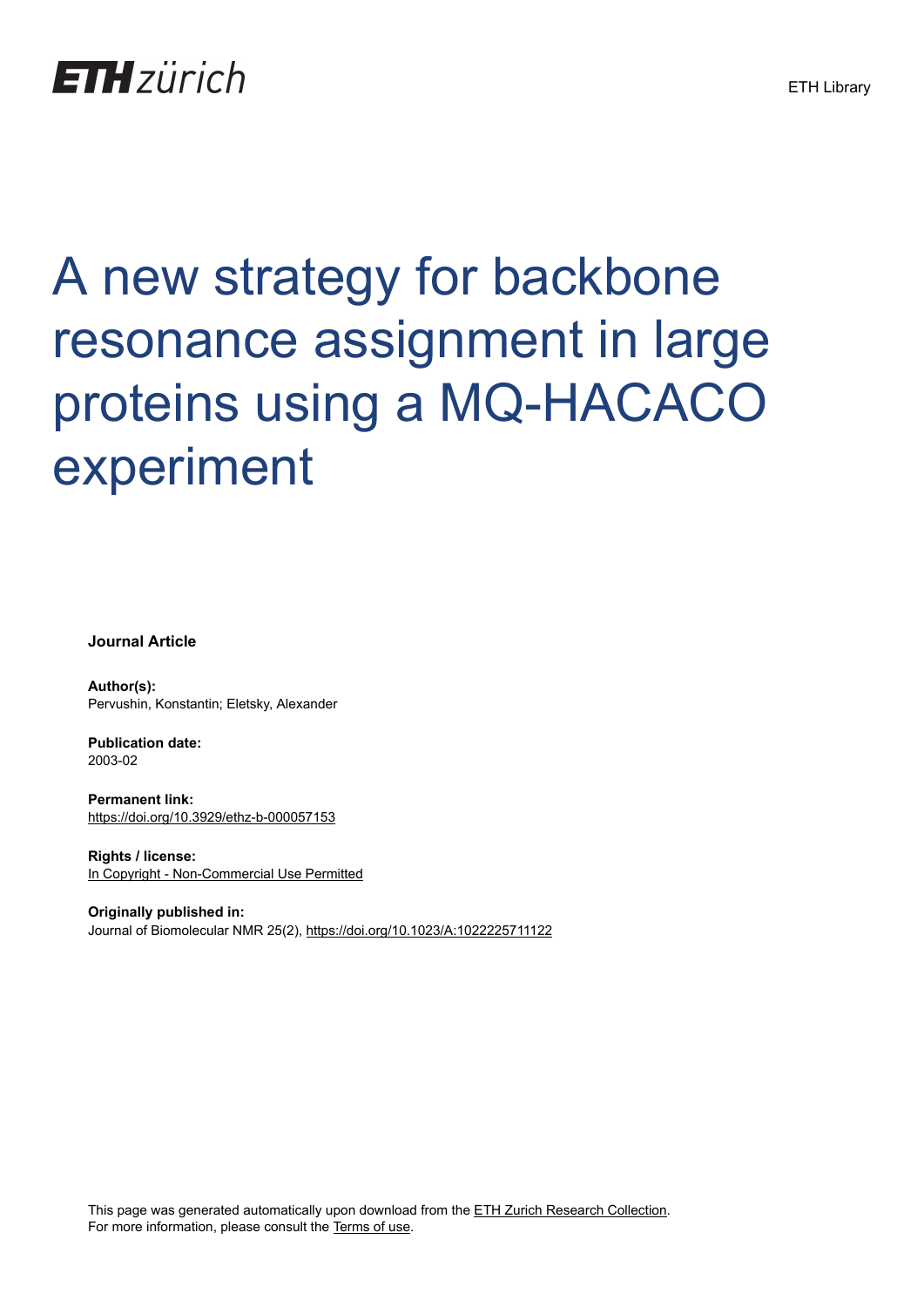### **A new strategy for backbone resonance assignment in large proteins using a MQ-HACACO experiment**

Konstantin Pervushin∗ & Alexander Eletsky

*Laboratorium für Physikalische Chemie, Eidgenössische Technische Hochschule Hönggerberg, CH-8093 Zurich, Switzerland*

Received 15 July 2002; Accepted 25 October 2002

*Key word:* backbone resonance assignment

#### **Abstract**

A new strategy of backbone resonance assignment is proposed based on a combination of the most sensitive TROSY-type triple resonance experiments such as TROSY-HNCA and TROSY-HNCO with a new 3D multiplequantum HACACO experiment. The favourable relaxation properties of the multiple-quantum coherences and signal detection using the  ${}^{13}C'$  antiphase coherences optimize the performance of the proposed experiment for application to larger proteins. In addition to the  ${}^{1}H^{N}$ ,  ${}^{15}N$ ,  ${}^{13}C^{\alpha}$  and  ${}^{13}C'$  chemical shifts the 3D multiple-quantum HACACO experiment provides assignment for the  ${}^{1}H^{\alpha}$  resonances in constrast to previously proposed experiments for large proteins. The strategy is demonstrated with the 44 kDa uniformly <sup>15</sup>N,<sup>13</sup>C-labeled and fractionally 35% deuterated trimeric *B. subtilis* Chorismate Mutase measured at 20 ◦C and 9 ◦C. Measurements at the lower temperature indicate that the new strategy can be applied to even larger proteins with molecular weights up to 80 kDa.

*Abbreviations:* TROSY, transverse relaxation-optimized spectroscopy; MQ, multiple quantum; nD, *n*-dimensional.

#### **Introduction**

Transverse relaxation-optimized spectroscopy (TROSY) (Pervushin et al., 1997) yields substantial reduction of the transverse relaxation rates in  $^{15}$ N- ${}^{1}H^{N}$  moieties by constructive use of the interference between DD coupling and chemical shift anisotropy (CSA) interactions. Previously, the implementation of [<sup>15</sup>N,<sup>1</sup>H]-TROSY in the HNCA and HNCO experiments (Salzmann et al., 2000) yielded several-fold sensitivity improvement when applied to larger  ${}^{2}H/{}$  $13\text{C}/15\text{N-}$ labeled proteins, and a significant gain in sensitivity was also obtained for protonated proteins. In recent years 3D and 4D TROSY versions of the conventional triple-resonance experiments have been developed (Salzmann et al., 1999a, b; Yang and Kay, 1999; Mulder et al., 2000). Although these experiments have proven robust in the process of sequential assignment of the backbone resonances in large proteins (Pervushin, 2000), there are inherent problems associated with the  ${}^{1}H^{N}$  'out-and-back' method underlying this line of experiments. These are: (i) In TROSY-HNCA and HN(CA)CO-type experiments sequential cross-peaks are usually observed with lower sensitivity than their intraresidual counterparts due to the smaller values of the scalar couplings  $^{2}J_{NC\alpha}$  relative to  $^{1}J_{NC\alpha}$  (Cavanagh et al., 1996); (ii) the use of TROSY-HN(CO)CA-type experiments is limited to spectrometers operating at lower polarizing magnetic field strength,  $B_0$ , due to the quadratic dependence of the  ${}^{13}C'$  transverse relaxation rates on B<sub>0</sub> (Dayie and Wagner, 1997) and the necessity to employ transverse  $13C'$  coherences evolving during two constant time 'out-and-back' magnetization transfer periods (Salzmann et al., 1999b); (iii) the assignment process is interrupted at prolyl residues.

Here we propose a new 3D multiple-quantum HA-CACO experiment with direct detection of the  ${}^{13}C'$ 

<sup>∗</sup>To whom correspondence should be addressed. E-mail: kopeko@phys.chem.ethz.ch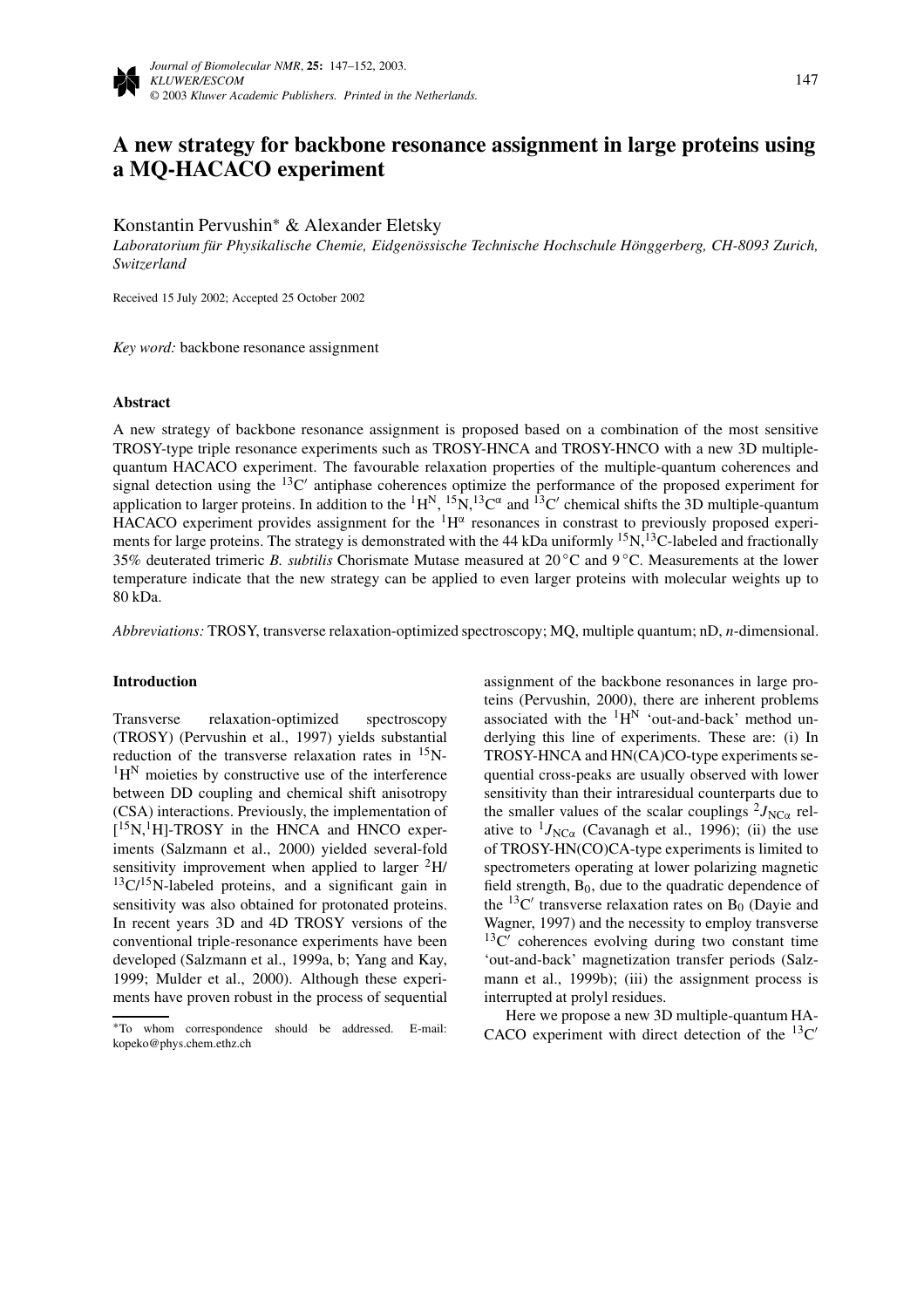antiphase coherence to alleviate the first two of the problems mentioned above. The experiment relies on the favorable relaxation properties of the multiple quantum coherences (Grzesiek et al., 1995; Swapna et al., 1997; Xia et al., 2000) to record  ${}^{1}H^{\alpha}$  and  ${}^{13}C^{\alpha}$ chemical shifts and transfer the  ${}^{1}H^{\alpha}$  magnetization to the  $^{13}$ C' spins using one double- constant-time evolution period (Swapna et al., 1997). High sensitivity and a simple doublet structure of the  ${}^{13}C'$  resonances enable the effective signal acquisition even for large proteins. Our experiment differs from previous implementations of the  $^1\mathrm{H}^\alpha$ -start and  $^{13}\mathrm{C}^\prime$ -observe approach (Serber et al., 2000, 2001) by the use of (i) multiple quantum sensitivity improvement, (ii) a single constant time polarization transfer period, (iii) signal detection via the  ${}^{13}C'$  antiphase doublet and (iv) optimized  ${}^{1}H^{\alpha}$  recovery to thermal equilibrium achieved by returning the  ${}^{1}\text{H}^{N}$  magnetization to the +z direction before signal acquisition. The MQ-HACACO experiment suggests a new strategy for backbone resonance assignment in larger proteins by bridging the 3D TROSY-HNCA and TROSY-HNCO experiments. The strategy is demonstrated here by measurements with a 44 kDa trimeric <sup>13</sup>C- and <sup>15</sup>N-labeled protein at 20 °C and  $9^{\circ}$ C.

Figure 1 depicts the pulse sequence of the 3D MQ-HACACO experiment based on the HMQC doubleconstant-time magnetization transfer scheme and direct detection of the  $^{13}$ C' coherence antiphase relative to the  ${}^{13}C^{\alpha}$  spins. In short, product operator descriptions of the coherence transfer pathways is  $H_z^{\alpha} \rightarrow H_y^{\alpha}(t_1) \rightarrow -2H_x^{\alpha}C_z^{\alpha}(t_1) \rightarrow 2H_x^{\alpha}C_y^{\alpha}(t_1,t_2)$ →  $-4H_x^{\alpha}C_x^{\alpha}C'_z(t_1,t_2) \rightarrow H_z^{\alpha}C_x^{\alpha}C'_z(t_2) \rightarrow C_y^{\alpha}C'_z(t_2) \rightarrow$  $2C_2^{\alpha}C'_y(t_3)$ , where  $H^{\alpha}$ ,  $C^{\alpha}$  and  $C'$  are the angular momentum operators of  ${}^{1}H^{\alpha}$ ,  ${}^{13}C^{\alpha}$  and  ${}^{13}C'$  spins, respectively. Two  ${}^{1}H^{N}$  band-selective 90 $^{\circ}$  pulses are introduced to return the  ${}^{1}H$  spins resonating between 7.4 ppm and 10 ppm to the  $+z$  direction before signal acquisition, which shortens the optimal interscan delay by 20% (see below). The experimental scheme of Figure 1 is best suited for the methine  $C^{\alpha}$  carbons since the full use of the double-constant-time period can be made for the  ${}^{1}H^{\alpha}$  and  ${}^{13}C^{\alpha}$  chemical shift evolution. A modification of the experimental scheme of Figure 1 is required in order to detect the methylene  $C^{\alpha}$  carbons as occurs in glycine residues with optimal sensitivity. This version of the HACACO corresponds to the first part of the (HA)CA(CO)NH experiment introduced by (Swapna et al., 1997) and will not be described in detail in this communication.



*Figure 1.* Experimental scheme for the 3D MQ-HACACO experiment. The radio-frequency pulses on <sup>1</sup>H, <sup>15</sup>N, <sup>13</sup>C<sup> $\alpha$ </sup>, <sup>13</sup>C<sup>β</sup> and  $13^{\circ}$ C' are applied at 4.7, 118, 55, 22.5 and 174 ppm, respectively. Narrow and wide black bars indicate non-selective 90° and 180° pulses, respectively. Shaped pulses on the line marked <sup>1</sup>H are the  $1_H$ <sup>N</sup> band-selective 2.2 ms excitation E-Burp2 pulse (Geen and Freeman, 1991) with  $\gamma B_1 = 1900$  Hz and the time-reversed excitation E-Burp2 pulse with the phase  $\phi_2$ . The center of excitation for the  ${}^{1}H^{N}$  band-selective pulses is placed at 8.7 ppm, so that all amide protons resonating between 10 and 7.4 ppm are returned to the +z axis. The time delays  $\tau_a = 1(2 \text{ }^1 J_{\text{HC}})$  and  $\tau_b = 1(4 \text{ }^1 J_{\text{C}^{\alpha} \text{C}'})$ are set to 3.2 ms and 4.5 ms, respectively. The phases are:  $\phi_1 = \{x,$  $-x$ };  $\phi_2 = \{2x, 2(-x)\}; \phi_3 = \{4x, 4(-x)\}; \phi_4 = \{8x, 8(-x)\};$  $\phi_5 = \{x, -x, -x, x, -x, x, x, -x, -x, x, x, -x, x, -x, x\};$ and  $\{x\}$  for all other pulses. Quadrature detection in the  ${}^{1}H^{\alpha}(t_1)$ and  ${}^{13}C^{\alpha}$  ( $t_2$ ) dimensions is achieved by the States-TPPI method (Marion et al., 1989) applied to the phases  $\phi_2$  and  $\phi_3$ , respectively. The 3D spectrum is processed as described (see text and Figure 3) in order to remove the antiphase splitting of the  ${}^{13}C'$  resonances. At the polarizing magnetic field strength of 600 MHz the durations of the rectangular  ${}^{13}C^{\alpha}$  and  ${}^{13}C'$  90° and 180° pulses are 48 and 47  $\mu$ s, respectively. The <sup>13</sup>C<sup> $\alpha$ </sup> and <sup>13</sup>C<sup> $\prime$ </sup> 180 $\degree$  pulses are performed simultaneously to minimize effects due to off-resonance excitation of  ${}^{13}C^{\alpha}$  spins induced by the  ${}^{13}C'$  pulse. Selective  ${}^{13}C^{\beta}$  decoupling is achieved by SEDUCE2 (Shaka et al., 1983) at a field strength of  $\gamma B_2 = 560$  Hz.

A good quality 3D MQ-HACACO spectrum is obtained for the 44 kDa uniformly  ${}^{15}N, {}^{13}C$ -labeled and fractionally 35% deuterated chorismate mutase from *Bacillus subtilis* (BsCM) (Eletsky et al., 2001) using the experimental scheme of Figure 1. Figure 2a shows a  $[$ <sup>13</sup>C',<sup>1</sup>H<sup> $\alpha$ </sup>] projection of the Fourier transformed 3D data set. The key element of the new experiment is the post-acquisition superposition of the negative and positive components of the  $2C_2^{\alpha}C'_y$  antiphase doublet. Figure 2b shows the same projection of the 3D MQ-HACACO spectrum obtained with the procedure described in Figure 3 where only single cross-peak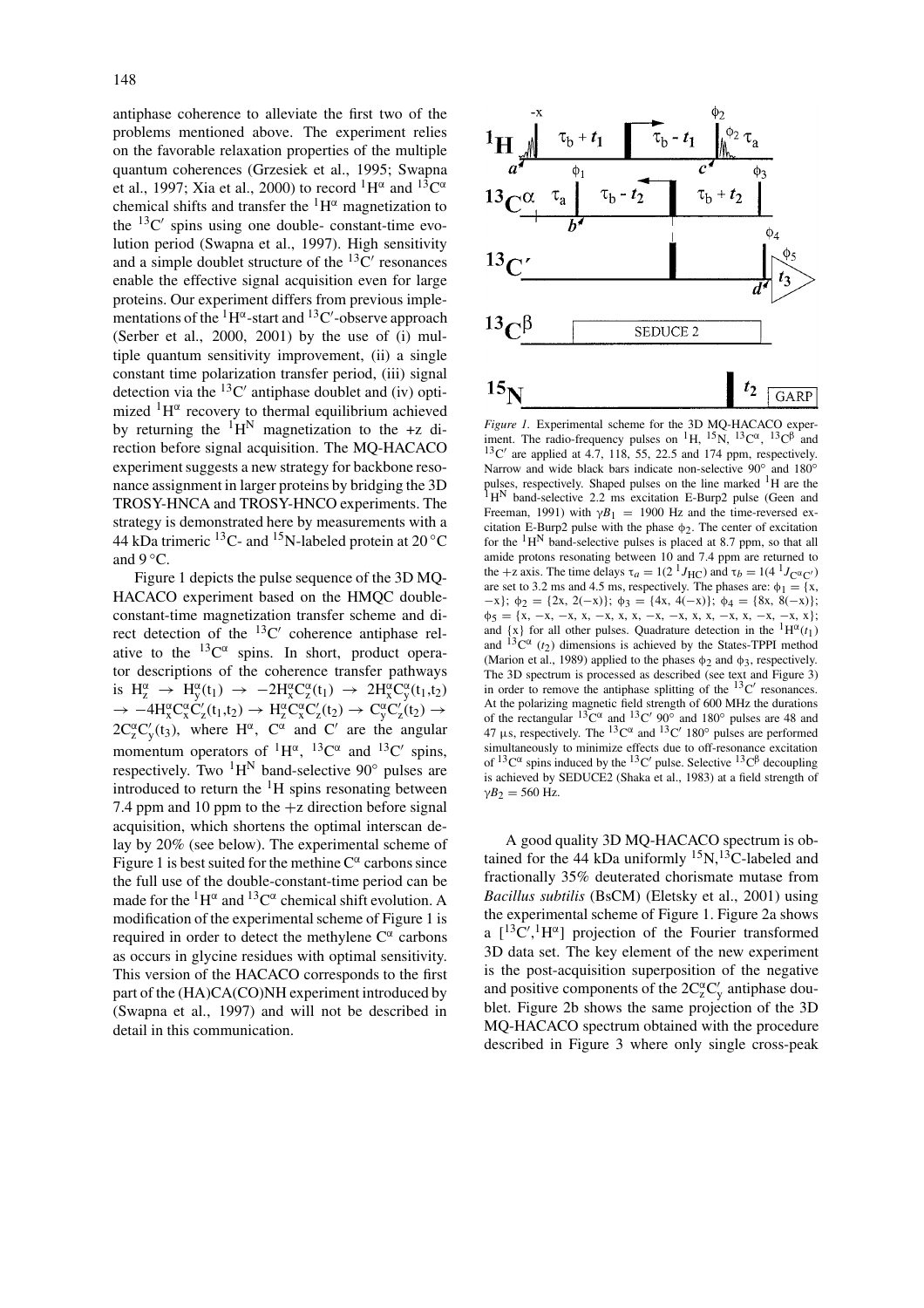

*Figure 2.* <sup>1</sup>H<sup> $\alpha$ </sup>-<sup>13</sup>C' Projection from a 3D MQ-HACACO experi-<br>ment recorded with the 44 kDa uniformly <sup>15</sup>N,<sup>13</sup>C-labeled and fractionally 35% deuterated BsCM (Eletsky et al., 2001) in  ${}^{1}H_{2}O: {}^{2}H_{2}O$ (97:3) solution (protein concentration 1 mM, pH = 7.5,  $20\degree C$ ) on a Bruker Avance 600 spectrometer equipped with a  $^{1}$ H-,  $^{2}$ H-,  $13C$ - and  $15N$ -tunable and  $1H$ -observe CryoProbe using the experimental scheme of Figure 1.  $20(t_1) \times 36(t_2) \times 512(t_3)$  complex points were accumulated yielding  $t_{1 \text{ max}} = 9 \text{ ms}$ ,  $t_{2 \text{ max}} = 9 \text{ ms}$  and  $t_{3\text{ max}} = 200 \text{ ms}$ , respectively. An interscan delay of 800 ms and 24 scans per increment were used resulting in a total measuring time of 20 h. The projections in (a) and (b) are taken from the 3D spectra processed without and with the post-acquisition superposition of negative and positive components of the antiphase doublets (see text and Figure 3), respectively.



*Figure 3.* Sensitivity enhancement by post-acquisition superposition of negative and positive components of the 3D antiphase doublets. 1D slices along the  $\omega_3(^{13}C)$  dimension are taken through the positions of the cross-peak of Ile53 in the 3D MQ-HACACO spectrum of the figure at various stages of post-acquisition processing. (a) The starting spectrum. (b) The absolute value of (a). (c) and (d) Two linear combinations of (a) and (b) resulting in the recovery of the 'left' and 'right'  $^{13}$ C' multiplet components. (f) The final spectrum obtained by addition of the spectra (c) and (d) after shifting them by  $+26.5$  Hz and  $-26.5$  Hz, respectively. The S/N in (f) is increased by  $\sqrt{2}$  relative to (a). Identical vertical scaling is applied to all 1D slices.

per residue is obtained. The post-acquisition processing of the spectra relies on pure antiphase character of the doublet. That, in turn, is ensured by the fact that the  ${}^{1}J_{C}C}$  coupling constants show only minor variation throughout the polypeptide backbone. A sensitivity enhancement of factor was observed for all resolved backbone signals (Figure 3f) after linear recombination of the original spectrum (Figure 3a) with the absolute value representation of the same spectrum (Figure 3b). Individual doublet components of the  ${}^{13}C'$  resonances can be reconstructed even for the heavily overlapping signals. In this case, however, smaller gains in sensitivity are obtained. In contrast to advanced nonlinear signal reconstruction methods (Koehl, 1999; Serber et al., 2000) this simple and ro-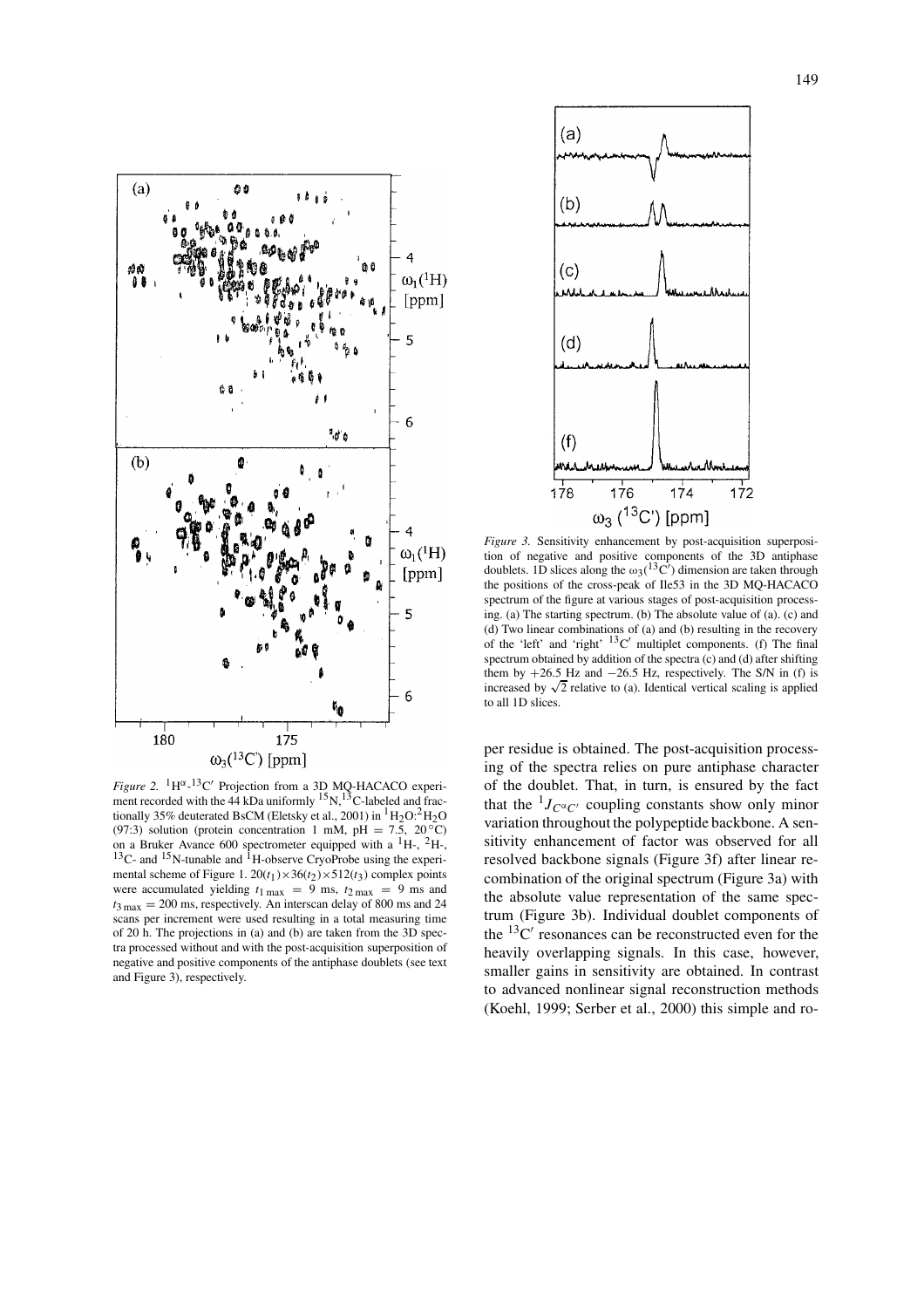

*Figure 4.* Strategy of assignment of the backbone  ${}^{1}H^{\alpha}$ ,  ${}^{13}C'$ ,  ${}^{13}C^{\alpha}$ and  $15$ N resonance in uniformly  $13$ C,  $15$ N-labeled and fractionally deuterated large proteins based on the combination of the 3D TROSY-HNCA (Salzmann et al., 1998; Eletsky et al., 2001) and 3D TROSY-HNCO experiments (Salzmann et al., 1999b, c) with the 3D MQ-HACACO experiment of Figure 1. (a) A sequential walk through  $2D^{13}C^{\alpha}$ -<sup>1</sup>H<sup>N</sup>,  $^{13}C^{\prime}$ -<sup>1</sup>H<sup>N</sup> and  $^{13}C^{\alpha}$ -<sup>13</sup>C' strips taken at the positions of the corresponding  $15N$  and  $1H^{\alpha}$  resonances in 3D TROSY-HNCA, 3D TROSY-HNCO and 3D MQ-HACACO spectra, respectively. (b) A fragment of the polypeptide backbone schematically showing the magnetization transfer pathways a, b and c achieved with TROSY-HNCO, TROSY-HNCA and MQ-HACACO, respectively.

bust procedure can be effectively applied to large 3D data sets with low signal-to-noise ratios.

The combined use of the 3D TROSY-HNCA, 3D TROSY-HNCO and 3D MQ-HACACO experiments for the residue specific assignment of the  ${}^{1}\text{H}^{\alpha}$ ,  ${}^{1}\text{H}^{N}$ , <sup>15</sup>N, <sup>13</sup>C<sup> $\alpha$ </sup> and <sup>13</sup>C<sup> $\prime$ </sup> backbone resonances is outlined in Figures 4a and 4b. Sequential connectivities derived from weak sequential cross peaks in the 3D TROSY-HNCA experiments are complemented or completely



*Figure 5.* Optimal interscan delays,  $d_1^{\text{opt}}$ , calculated using the full relaxation matrix approach, displayed along with nonlinear fits to Equation 2 and the experientially observed values of  $d_1^{opt}$  for the 44 kDa uniformly 15N,13C-labeled and fractionally 35% deuterated BsCM (Eletsky et al., 2001) measured at 20 $\degree$ C ( $\tau_c$  = 20 ns) and at 9  $^{\circ}$ C ( $\tau_c$  = 27 ns). Open and filled circles represent the mean value and the standard deviation of the experimentally determined  $d_1^{\text{opt}}$  measured for the <sup>1</sup>H<sup>α</sup> spins resonating at 5.5±0.2 ppm in a series of 1D MQ-HACACO experiments run without and with  ${}^{1}H^{N}$ band selective excitation pulses, respectively. The values shown correspond to the duration of the interscan delay which delivered the maximum value for the signal intensity divided by the square root of the total experimental measurement time. Squares represent calculated  $d_1^{\text{opt}}$  using the numerical intergration of the system of linear differential equations describing longitudinal relaxation of the  ${}^{1}H^{N}$ ,  ${}^{1}H^{C}$ ,  ${}^{13}C$  and  ${}^{15}N$  spins. The open squares correspond to the following conditions:  $I^{HN}(0) = I^{HC}(0) = I^{C}(0) = I^{N}(0) = 0$ whereas for the filled squares  $I^{\text{HN}}(0) = 0.7 I^{\text{HN}}_{\text{eq}}$ ,  $I^{\text{HC}}(0) = I^{\text{C}}(0) =$  $I^{N}(0) = 0$ . The value  $I^{HN}(0) = 0.7 I_{eq}^{HN}$  corresponds to the steady state  ${}^{1}H^{N}$  magnetization achieved using the  ${}^{1}H^{N}$  flip-back trick. The model-free spectral density functions (Lipari and Szabo, 1982) with  $S^2 = 0.9$ ,  $\tau_e = 0.9$  ps and the standard interatomic distances (Koradi et al., 1996) were used.

replaced by strong one-bond  ${}^{13}C^{\alpha}$ - ${}^{13}C'$  correlation cross-peaks obtained from the MQ-HACACO experiment (Figure 4a). In addition, the use of the MQ-HACACO experiment provides a means to overcome the problem of the spectral overlap of the inter- and intraresidual  ${}^{13}C^{\alpha}$  resonances in TROSY-HNCA (Salzmann et al., 1999b) by using the chemical shifts of the  ${}^{1}H^{\alpha}$  spins to resolve overlapping  ${}^{13}C^{\alpha}$  resonances (Figure 4b). For the BsCM protein only reasonable number of possible variants of the resonance assignment arising at the branching points with multiple  $13^{\circ}$ C<sup>a</sup> or  $13^{\circ}$ C' overlaps had to be checked. To further reduce the number of combinatorial variants of matching strips, the 4D TROSY-HACANH experiment (K. Hu and K. Pervushin, in preparation) can be used. For proteins with large correlation times but a relatively small number of residues such as membrane proteins embedded in micelles or oligomeric proteins this strategy alleviates the need to acquire the low sensitivity  $13^{\circ}C^{\alpha}$ -constant-time TROSY-HNCA experiment (Salz-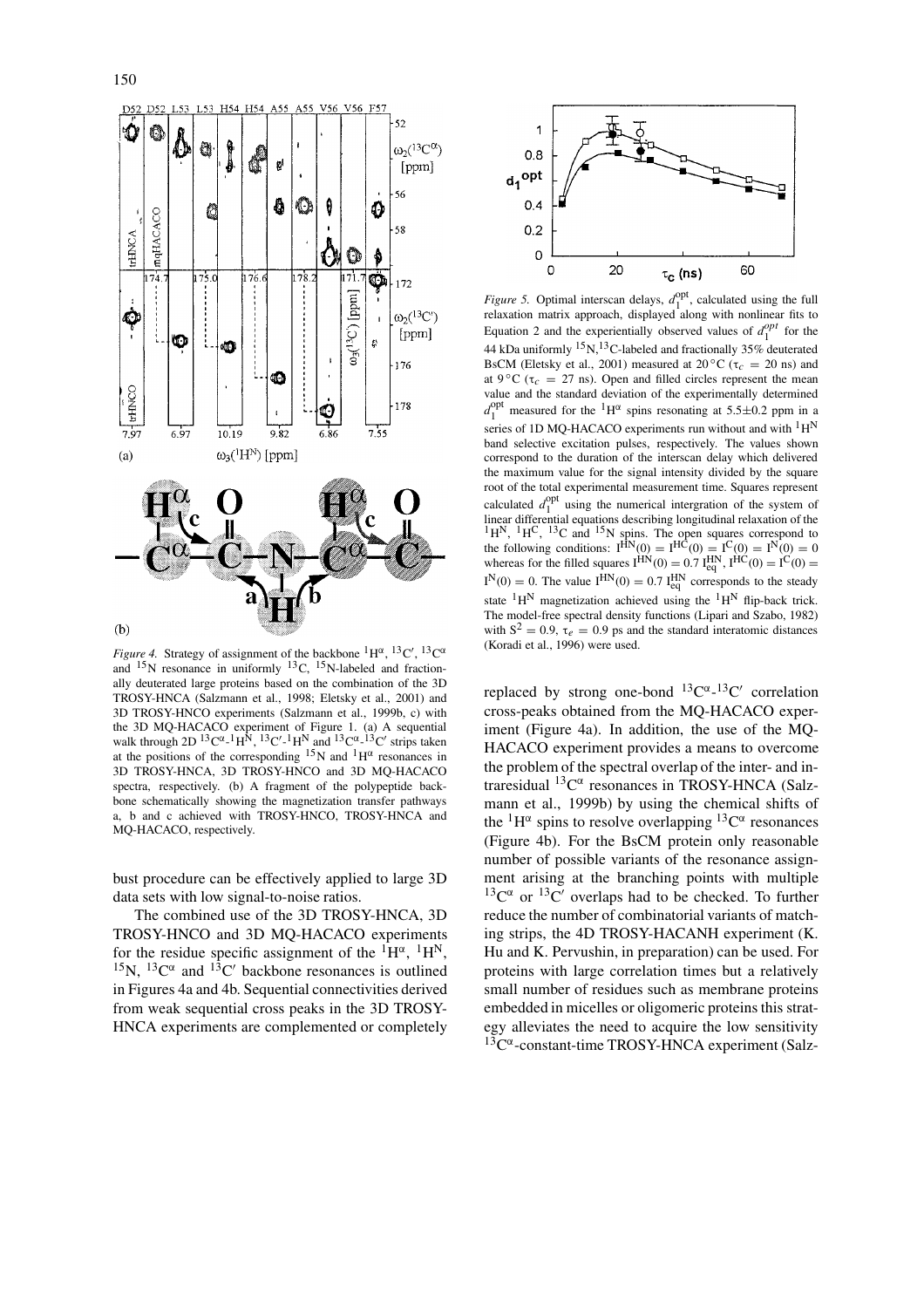

*Figure 6.* The experimentally achieved and predicted S/N*t* in the 3D MQ-HACACO spectra measured using the experimental scheme of Figure 1 for the cross-peaks stemming from the α-helical or β-sheet residues in the 44 kDa uniformly 15N,13C-labeled and fractionally 35% deuterated BsCM (Eletsky et al., 2001) at 20 °C ( $\tau_c = 20$  ns) and 9 °C ( $\tau_c = 27$  ns). The optimized interscan delays  $d_1^{\text{opt}}$  were set to 1.25 s and 1.12 s at 20  $^{\circ}$ C and 9  $^{\circ}$ C, respectively. S/N<sub>t</sub> was calculated as the average amplitude of the corresponding cross-peaks divided by the square root of the total experimental measurement time. The solid and dashed curves are calculated according to Equation 3 with the parameters  $A =$ 215 and 261, and  $\hat{B} = 0.051 \times 10^9$  s<sup>-1</sup> and 0.067 × 10<sup>9</sup> s<sup>-1</sup> for the α-helical and β-sheet residues, respectively.

mann et al., 1999a) or a series of time-consuming 4D TROSY-type triple-resonance experiments (Konrat et al., 1999).

The applicability of the MQ-HACACO experiment to proteins with higher molecular weight can be estimated by considering the maximal signal-to-noise ratio per unit measurement time as a function of the rotational correlation time  $\tau_c$  given by Equation 1. It is assumed that no apodization function is applied before Fourier transformation.

$$
S/N_t^{\max} \sim p\left(-\sum_i R_2^i \tau_i\right) / \left(\sqrt{d_1^{\text{opt}} + d_0} \cdot R^i\right). (1)
$$

 $d_1^{\text{opt}}$  is the optimal interscan delay which depends on the longitudinal relaxation rates of the  ${}^{1}H^{\alpha}$  spins (Ernst et al., 1987; Cavanagh et al., 1996),  $d_0$  is the acquisition time,  $R_2^C$  is the transverse relaxation rate of the <sup>13</sup>C' spins and  $R_2^i$  is the transverse relaxation rate of the *i*-th coherence evolving during the constant-time periods τ*<sup>i</sup>* between time points *a* and *d* in Figure 1. In the adiabatic approximation all non-vanishing  $R_2^i$  are proportional to the rotational correlation time  $\tau_{c'} =$ proportional to the rotational correlation time  $\tau_{c'} \equiv \sum_i R_2^i \tau_i = B \tau_c$  (Ernst et al., 1987). Due to the multi-exponential recovery of the  ${}^{1}H$  magnetization no closed form solution for  $\tilde{d}_1^{\text{opt}}$  as a function of  $\tau_c$  exists.

Nevertheless,  $d_1^{\text{opt}}(\tau_c)$  can be approximated by a nonlinear fit of the empirical Equation 2 to the numerically computed  $d_1^{\text{opt}}$  delays for a range of  $\tau_c$  values using the full relaxation matrix approach.

$$
d_1^{\text{opt}}(\tau_c) = a/(\tau_c + b + c/\tau_c). \tag{2}
$$

The sum in Equation 2 represents raising and lowering 'wings' of a typical  $T_1$  functional dependence on the rotational correlation time τ*<sup>c</sup>* (Wüthrich, 1986). Figure 5 shows the numerically calculated  $d_1^{\text{opt}}$  delays for a range of  $\tau_c$  values. The best fit of Equation 2 is achieved with  $a = 50.1 \times 10^{-9}$  s<sup>2</sup>,  $b = 17.6$  $\times$  10<sup>-9</sup> s and  $c = 269 \times 10^{-9}$  s<sup>2</sup> (the lower curve in Figure 5). The experimentally determined  $d_1^{\text{opt}}$  are sufficiently well reproduced (Figure 5, open and filled circles). The sensitivity of the MQ-HACACO can be enhanced by preventing the saturation of the  ${}^{1}H^{N}$  spins before data acquisition which results in faster recovery of the  ${}^{1}H^{\alpha}$  spins during the interscan delay due to the  ${}^{1}H^{N}{}_{l}{}^{1}H^{\alpha}$  dipole-dipole interactions as it is described in detail elsewhere (Pervushin et al., 2002). As seen from Figure 5, implementation of the  ${}^{1}H^{N}$  flipback decreases  $d_1^{\text{opt}}$  by 20% with a concomitant 10% increase in spectral sensitivity.

Inserting the values for *a*, *b* and *c* into Equation 2 and substituting for  $d_1^{\text{opt}}$  in Equation 1 results